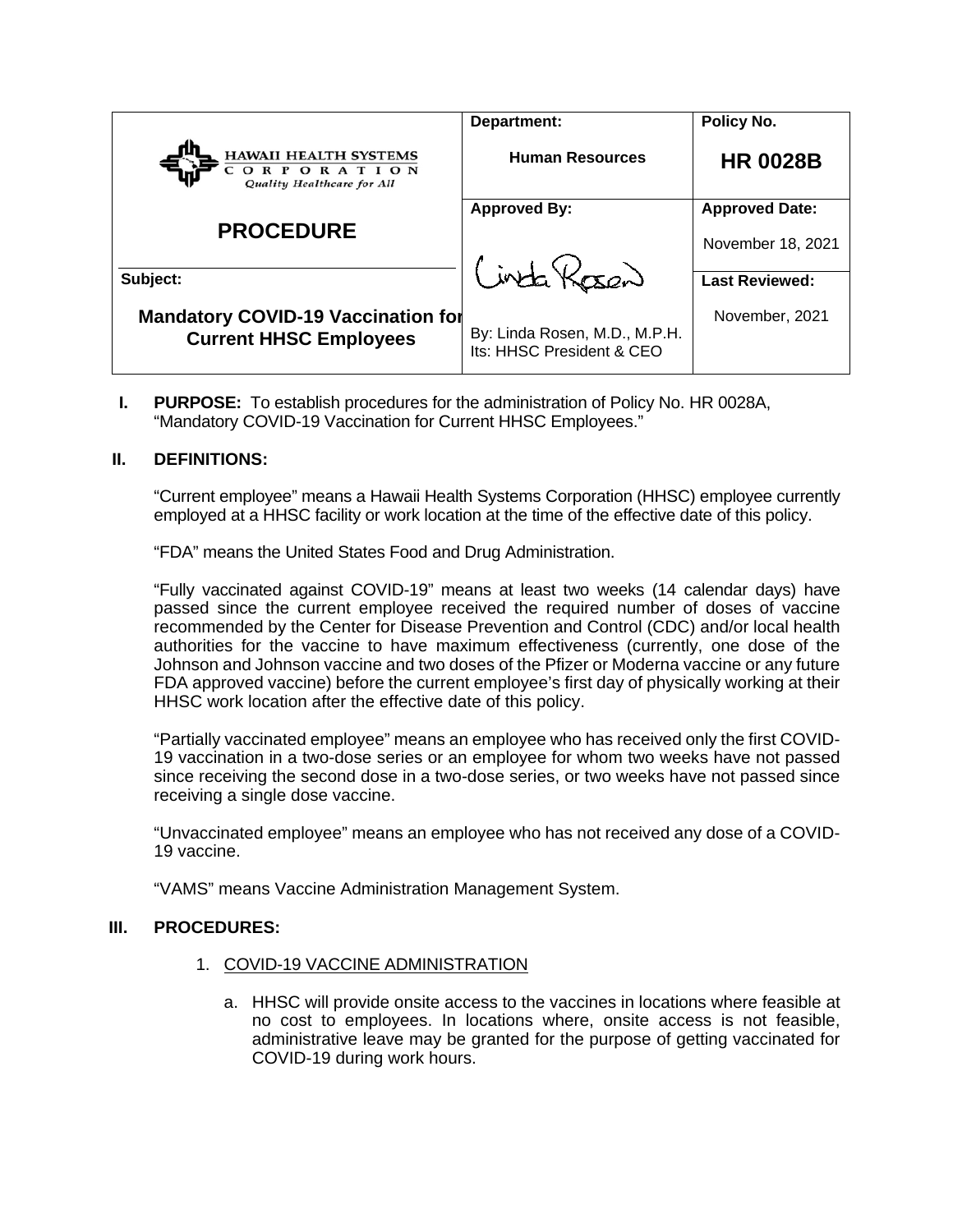- b. Employees who are vaccinated for COVID-19 through offsite locations during their regularly scheduled work hours, operations permitting, will receive up to two (2) hours paid time off, including travel time and time to get vaccinated. For COVID-19 vaccinations that require two doses, each employee may be granted up to two (2) hours paid time off for each vaccination. Proof of vaccination is required to be eligible for paid time off.
- c. If employees are scheduled for vaccination appointments on their scheduled day off or outside of their regularly scheduled work hours, administrative leave will not be applicable and no adjustments to pay or working hours shall be made. However, employees on approved vacation leave may be credited up to two (2) hours of administrative leave for the purpose of getting vaccinated for COVID-19. Proof of vaccination required to be eligible for paid time off.
- d. Employees who received vaccinations at onsite clinics at the workplace may not be eligible for administrative leave.
- e. Employees, regardless of appointment type (e.g. 89-day, part-time, exempt, excluded) may be granted administrative leave for the purpose of getting vaccinated for COVID-19 during work hours.
- f. Employees who previously used personal leave (e.g., sick, vacation) or were placed on authorized leave without pay to get vaccinated for COVID-19 may request to apply administrative leave retroactively. If approved, leave records shall be adjusted accordingly and proof of vaccination is required.
- g. Administrative leave shall not be accumulated or used to grant equivalent time off at a later date.
- h. The allowance for administrative leave is to address the current public health emergency and does not create a past practice or expectation of continuation beyond the limited situation and will expire on December 31, 2021 unless superseded or rescinded.
- i. Employees seeking further information about COVID-19 vaccines may go to the Centers for Disease Control and Prevention website at: [www.cdc.gov/coronavirus/2019/-ncov/vaccines.](http://www.cdc.gov/coronavirus/2019/-ncov/vaccines) Additionally, employees who want to get the COVID-19 vaccination but have **medical-related only** questions about the vaccine, may contact their regional Employee Health/Infection Control Office, designated department, or their healthcare provider.

# 2. COVID-19 ATTESTATION

a. Upon request by their respective Employee Health/Infection Control Office or designated department all employees are required to complete and submit to their regional Employee Health/Infection Control Office or designated department, a COVID-19 Attestation Form (**Attachment 1**) attesting to their COVID-19 vaccination status by September 7, 2021. The HHSC COVID-19 Vaccination Attestation Form (**Attachment 1**) shall be retained in the Employee Health/Infection Control Office or a designated department for the minimum period required by State and Federal laws and regulations. This attestation requirement is intended to allow employees who have been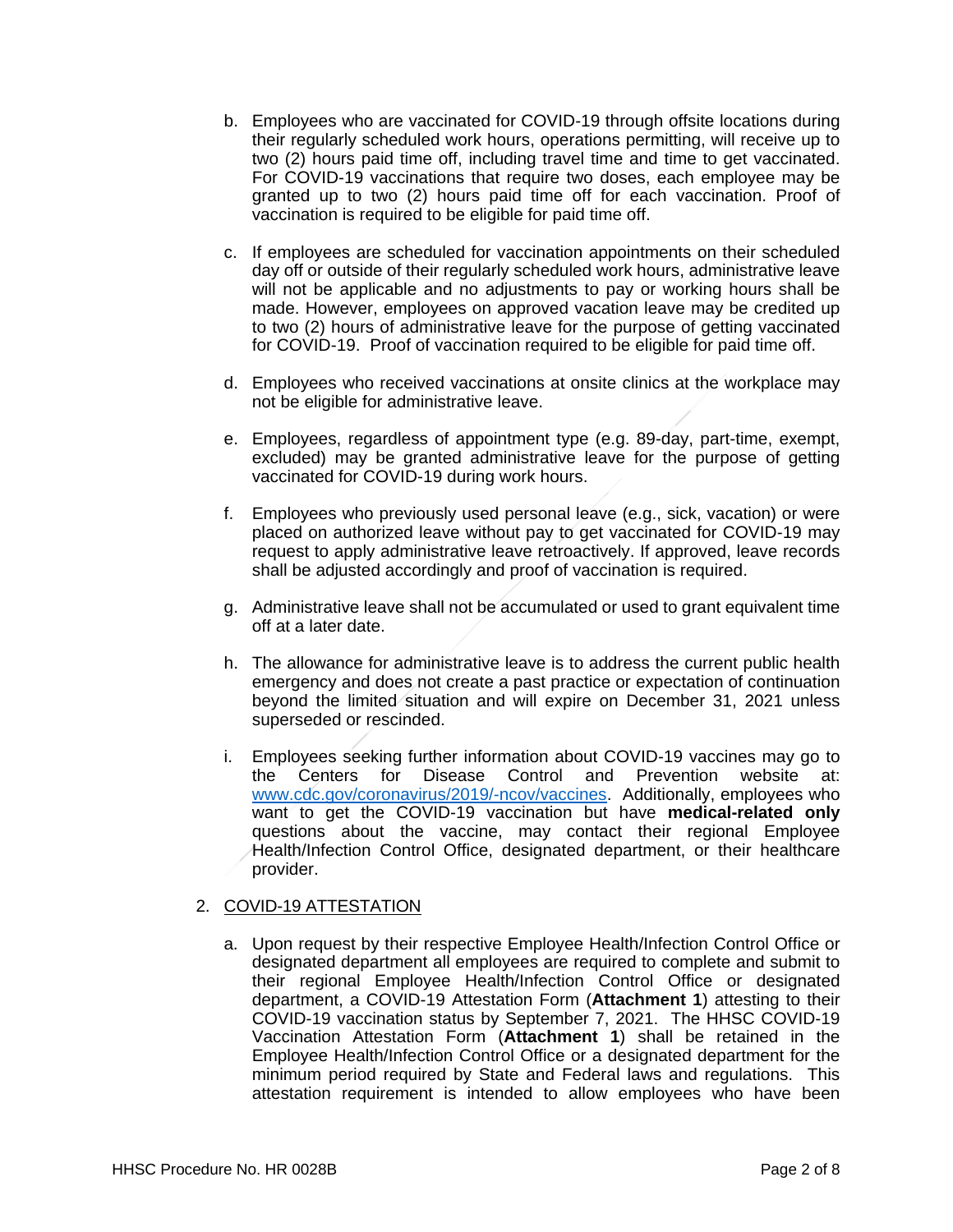vaccinated in an HHSC facility to forego submitting an Attestation Form unless specifically requested. All other employees (e.g., those fully or partially vaccinated at a non-HHSC facility or who have not been vaccinated, should submit a completed Attestation Form no later than September 7, 2021.

- b. Appropriate action, including termination of employment at HHSC, will be taken if employees fail to submit their COVID-19 Attestation Form as required by these procedures, or when notified, their proof of vaccination, or their exemption request within the time period required.
- c. Employees who do not turn in the COVID-19 Attestation Form to the regional Employee Health/Infection Control Office or designated department by the deadline or fail to comply with the provisions set forth in this procedure shall be placed on leave without pay and not be allowed to work until their employment status is determined.
- d. Except as provided in subsection a of this procedure, Fully or Partially vaccinated employees will indicate whether they have completed both doses of a two-dose series or completed a single-dose vaccine or initiated the first dose of a two-dose series on the COVID-19 Attestation Form by September 7, 2021.
	- i. Partially vaccinated employees must complete the second dose no later than September 30, 2021, and must present their COVID-19 vaccination card or VAMS certificate to their regional Employee Health/Infection Control Office or a designated department.
	- ii. Fully vaccinated employees must present their COVID-19 vaccination card or VAMS certificate to their regional Employee Health/Infection Control Office or a designated department upon request by their respective Employee Health/Infection Control Office or designated department.
	- iii. Employee Health/Infection Control Office or a designated department shall retain a copy of the COVID-19 vaccination card or VAMS certification for the minimum period required by the State and Federal laws and regulations.
- e. Unvaccinated employees and partially vaccinated employees who have received one dose of a two-dose vaccine series and will not receive a second dose will indicate whether they are requesting an exemption based on bona fide religious or medical reasons.
	- i. Unvaccinated and partially vaccinated employees who are granted an exemption from the COVID-19 vaccine mandate will be required to submit to weekly COVID-19 testing as described in Section Four (4) below and may be subjected to additional safety protocols such as additional PPE. Employees who fail to submit to weekly COVID-19 testing or comply with additional safety protocol requirements shall be placed on leave without pay and not be allowed to return to work until their employment status is determined.
	- ii. Employees who have timely submitted their exemption requests, while they are waiting for decisions on those requests, shall be required to submit to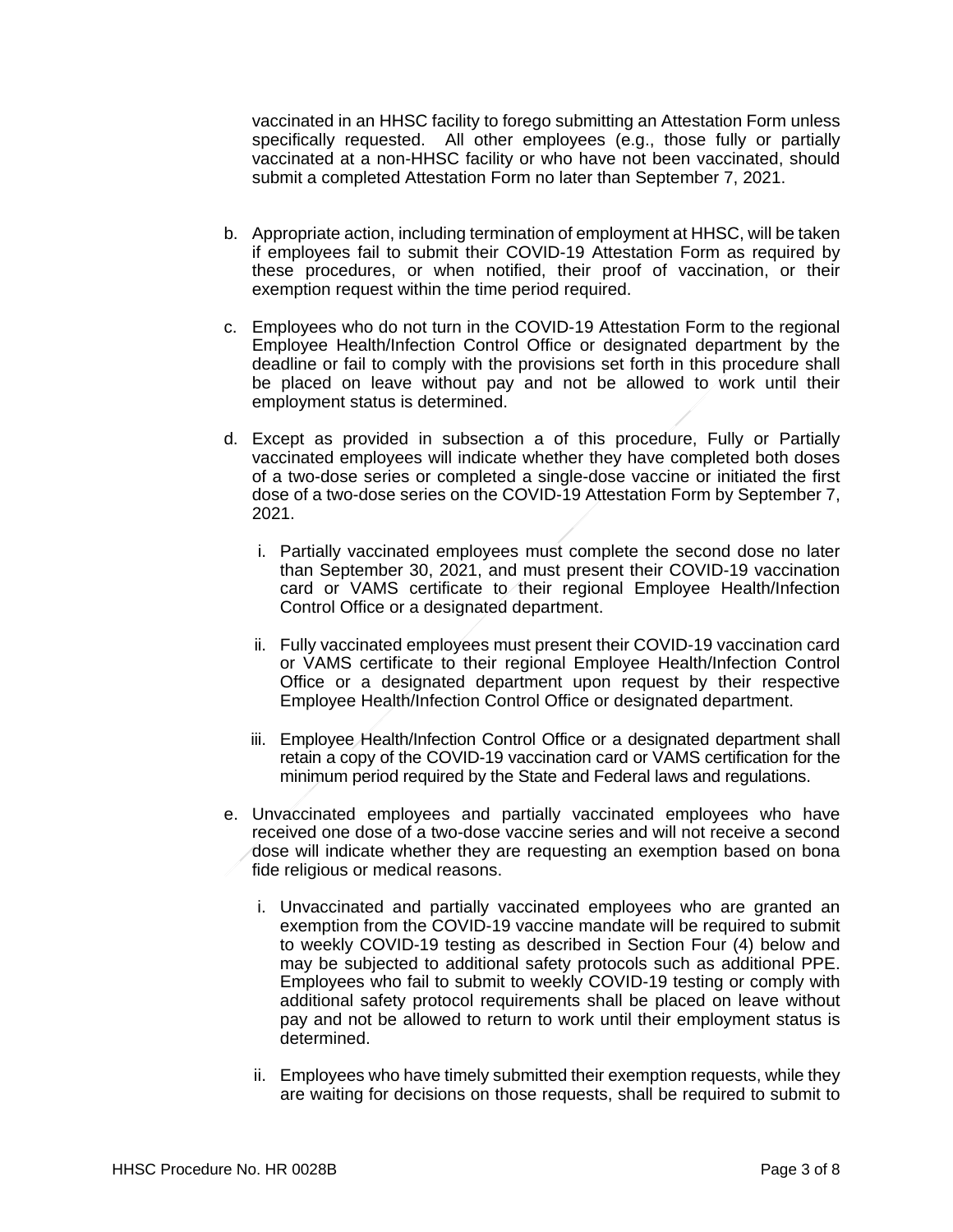weekly COVID-19 testing as described in Section Four (4) below. Employees who fail to submit to weekly COVID-19 testing shall be placed on leave without pay and not be allowed to return to work until their employment status is determined.

- iii. Employees who are unvaccinated and whose exemption requests are denied, shall be required to submit to weekly COVID-19 testing as described in Section Four (4) below. Employees who fail to submit to weekly COVID-19 testing shall be placed on leave without pay and not be allowed to return to work until their employment status is determined.
- iv. Unvaccinated employees who have not submitted an exemption request by September 21, 2021 and have failed to comply with the weekly COVID-19 testing requirement and/or additional safety protocols, shall be placed on leave without pay and not be allowed to return to work until their employment status is determined.

## 3. EXEMPTION AND REASONABLE ACCOMMODATION

- a. Employees may request an exemption from the requirement to be fully vaccinated against COVID-19. Exemption requests will be approved in accordance with applicable federal and state laws, rules, regulations and statutes. The exemption process allows an exemption to be granted for one of the following reasons:
	- i. An underlying medical condition or disability that contraindicates administration of the vaccine, or
	- ii. A sincerely held religious belief, practice, or observance (as defined by applicable law). Personal or philosophical reasons for not receiving the COVID-19 vaccine by themselves, may not meet this standard.
- b. Medical Exemption
	- i. Employees seeking an exemption from the Mandatory COVID-19 Vaccination for Current HHSC Employees policy because of a medical condition shall be reviewed and approved in accordance with applicable federal and state laws, rules, regulations and statutes.
		- a. Employees requesting a medical exemption must complete and submit a Request for COVID-19 Medical Exemption Form (**Attachment 2**).
		- b. Upon approval of a medical exemption, the respective Human Resources Office will follow the Individuals with Disabilities (HR 0002A & B) policy and procedures to conduct the reasonable accommodation process.
- c. Sincerely held religious belief Exemption
	- i. Employees seeking an exemption from the Mandatory COVID-19 Vaccination for Current HHSC Employees policy because of a sincerely held religious belief must submit a completed Religious Request for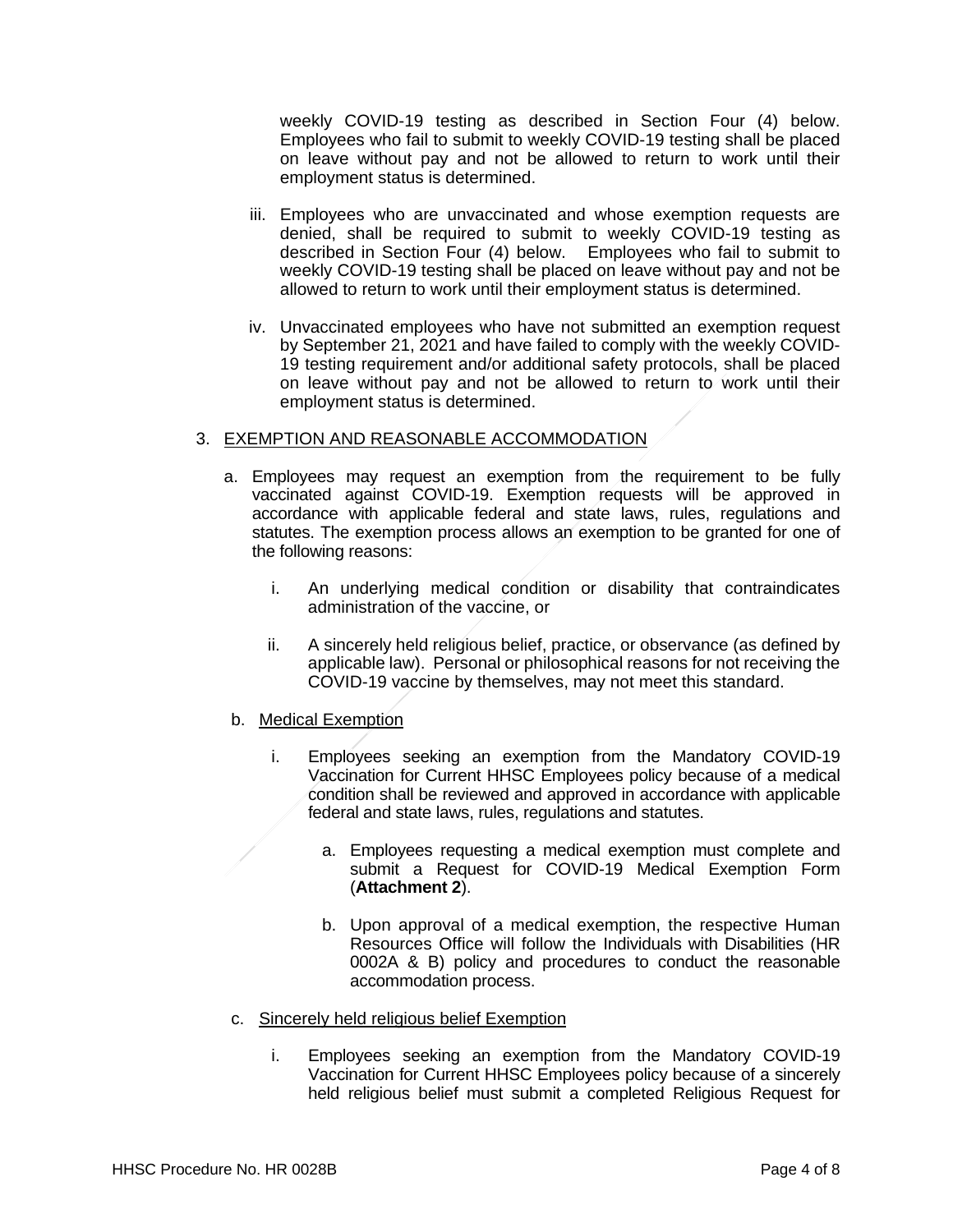Exemption from Mandatory COVID-19 Vaccination and Reasonable Accommodation Form (**Attachment 3**) to the respective Human Resources Office.

- ii. Upon receipt of an employee's request for exemption, the respective Human Resources Office will review the documentation submitted and engage in the interactive process with employee to clarify the nature of the request, determine exemption eligibility, and identify potential reasonable accommodations, with assistance from the employee's supervisor. HHSC may require additional documentation in order to support the need for an exemption and to substantiate limitations associated with determining a reasonable accommodation.
- iii. Accommodations may be granted where they do not create an undue hardship for the organization and/or do not pose a direct threat to the health or safety of others in the workplace and/or to the employee. HHSC will determine the feasibility of the requested accommodation considering various factors, including, but not limited to the nature and cost of the accommodation, the availability of outside funding, HHSC's overall financial resources and organization, and the accommodation's impact on other employees.
- iv. HHSC will review each request and will make a determination in a fair and nondiscriminatory manner on a case-by-case basis.
- v. Upon approval of exemption and reasonable accommodation request, the respective Human Resources Office will document on the Religious Request for Exemption from Mandatory COVID-19 Vaccination and Reasonable Accommodation Form the granting of the exemption, notating the duration, and any required resubmission by the employee and recertification by HHSC, the requirement for additional personal protective equipment and routine testing as outlined in this procedure.
- vi. In the event an exemption and/or reasonable accommodation is denied, the respective Human Resources Office will document the denial and the reason for the denial on the Religious Request for Exemption from Mandatory COVID-19 Vaccination and Reasonable Accommodation Form.
- $\sqrt{v}$  vii. If the exemption and/or reasonable accommodation is denied the employee may present additional information to the respective Human Resources Office within ten (10) days of the date of the determination to further substantiate the request.
- viii. If after submitting the additional information to the respective Human Resources Office and the request for exemption and/or reasonable accommodation is denied, the employee will be advised of their right to submit a written statement within twenty (20) days of the date that the final determination was made to the Corporate Human Resources Office. If the request for redetermination is denied, that decision is final.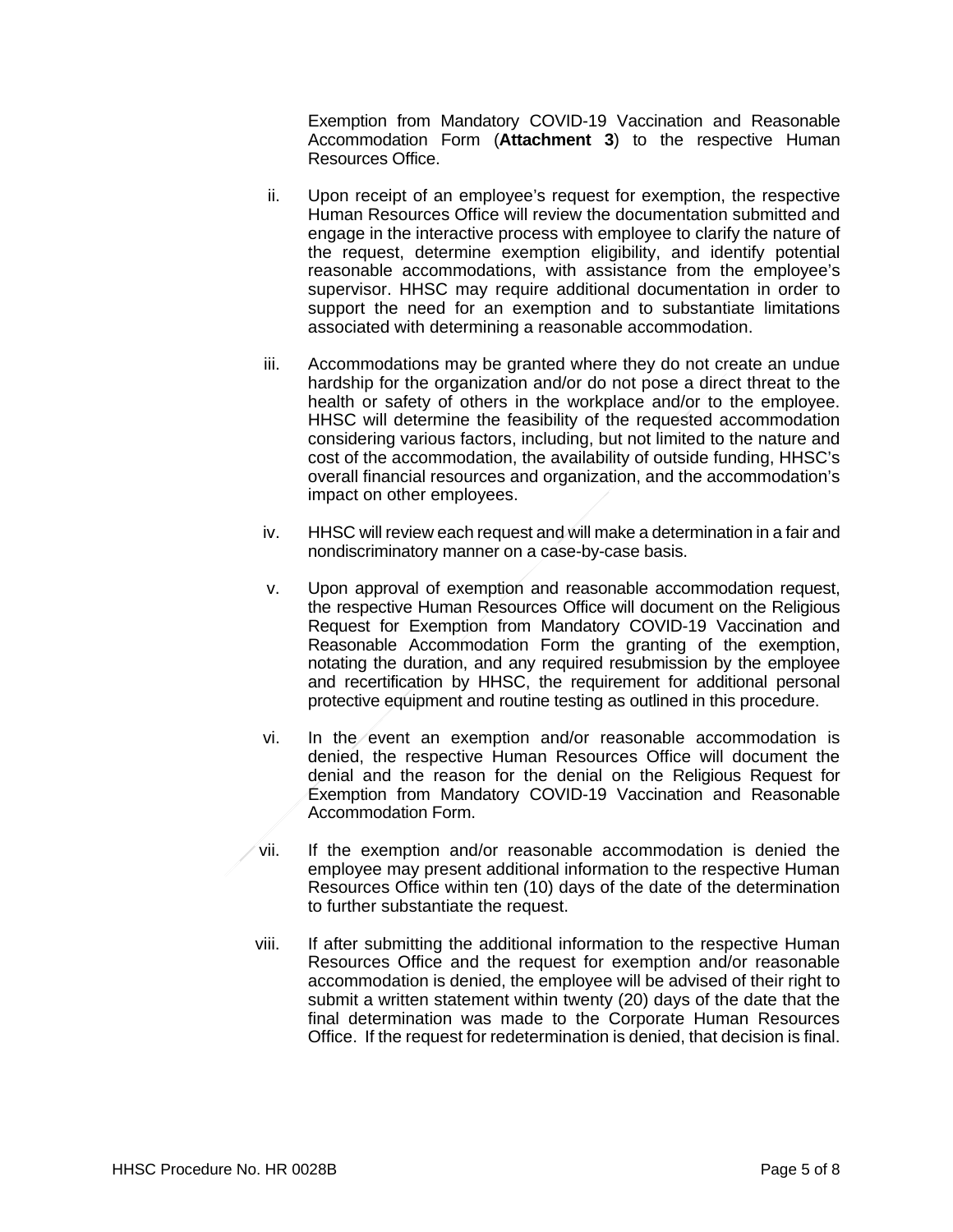- ix. The respective Human Resources Office shall retain the HHSC Religious Request for Exemption from Mandatory COVID-19 Vaccination and Reasonable Accommodation Form (Attachment 2) and other related documents for the minimum period required by State and Federal laws and regulations.
- 4. TESTING PROCEDURES FOR UNVACCINATED EMPLOYEES, PARTIALLY VACCINATED EMPLOYEES, AND EMPLOYEES EXEMPTED FROM THE MANDATORY COVID-19 VACCINATION POLICY
	- a. Employees who do not, by September 7, 2021, provide proof that (i) they are fully vaccinated for COVID-19; (ii) have completed a single-dose vaccine; or (iii) have completed the second dose of a two-dose series shall be subject to regular COVID-19 testing.
	- b. Employees who provide proof after September 7, 2021, that they are fully vaccinated will no longer be subject to regular COVID-19 testing under the COVID-19 vaccine mandate.
	- c. Unvaccinated employees, partially vaccinated employees, and employees who are granted an exemption from the Mandatory COVID-19 Vaccination for Current HHSC Employees policy shall be required to submit to weekly COVID-19 testing. These employees shall submit to at least one COVID-19 diagnostic testing in each seven-day period starting on Monday of each week. Tests must be performed on or prior to the following Sunday. Each region may also designate a specific day of the week for each exempted employee to be tested. Employees who fail to report to a required weekly COVID-19 test shall be placed on leave without pay and not be able to report to work until their employment status is determined.
	- d. Employees who are granted an exemption and assigned to a long-term care facility, shall satisfy the weekly COVID-19 testing requirement of the Mandatory COVID-19 Vaccination for Current HHSC Employees policy when subjected to the Centers for Medicare & Medicaid Services (CMS) COVID-19 weekly or more than once a week testing requirements.
	- e. COVID-19 Diagnostic Tests
		- i. The COVID-19 test platform and methodology shall be approved or have received an emergency use authorization by the U.S. Food and Drug Administration.
		- ii. Employees who are required to undergo routine COVID-19 testing are expected to visit free testing sites to fulfill their testing requirements. Consistent with the Governor's emergency proclamation on August 5, 2021, any employee who does not have their testing done at a free site will generally be responsible for paying for their tests.
		- iii. If an unvaccinated employee asks the respective regions to pay for COVID-19 testing because free testing sites are not readily available and he/she/they cannot be vaccinated due to pregnancy, a medical condition, or a religious belief, the respective region may need to cover the employee's testing costs. Upon receiving a request from an employee who states one of these reasons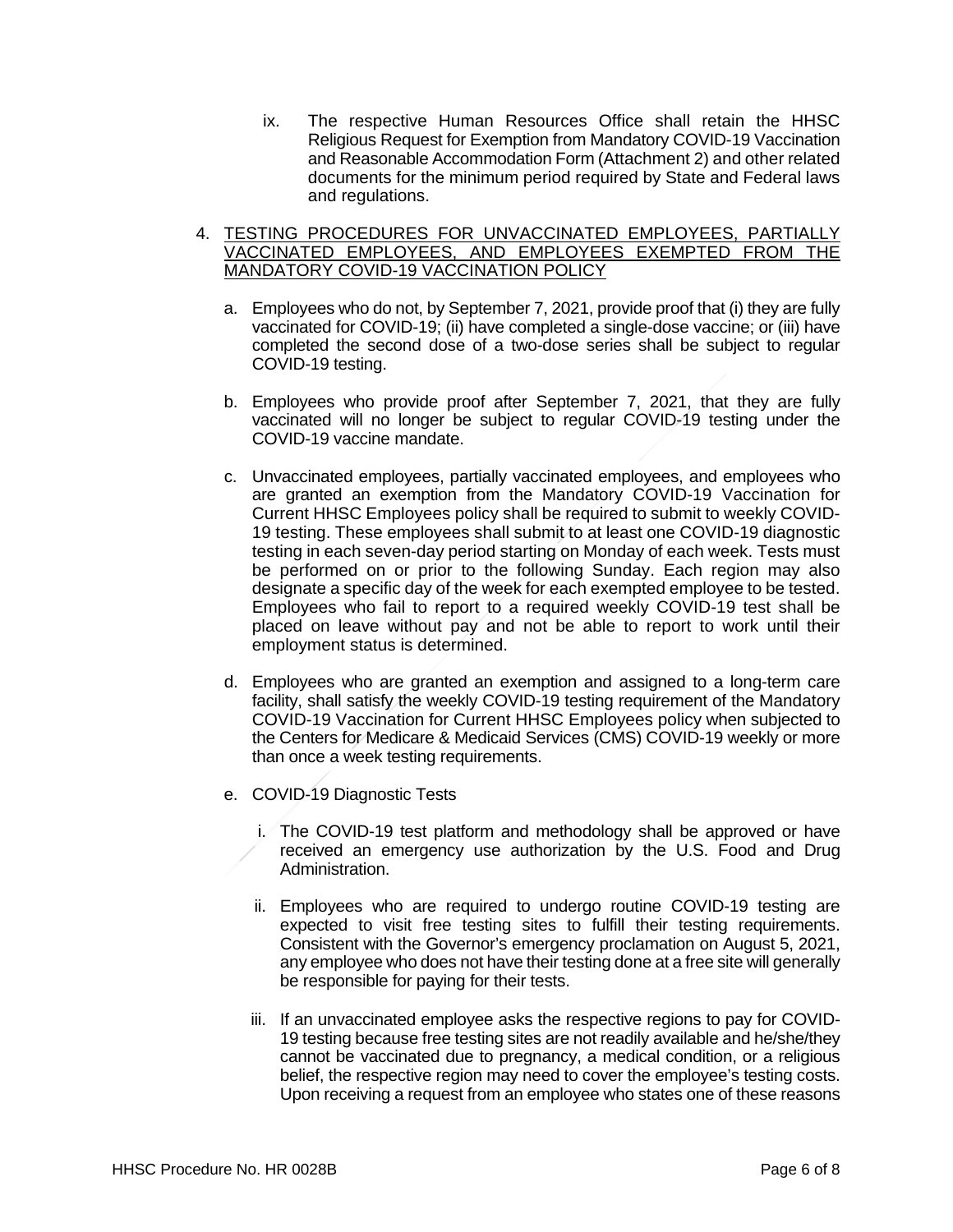makes them unable to receive a vaccination, the respective region should engage in an interactive process with the employee to gather sufficient information to determine if the exemption request can be approved before agreeing to cover the costs of testing. The employee shall be responsible for all costs of testing until an exemption has been approved and the respective region has agreed to cover the costs of testing.

iv. Employees who are tested during their regularly scheduled works hours may apply for sick leave in accordance with applicable collective bargaining provisions or Executive Orders, as operations permit. If employees do not have available sick leave, they may be placed on leave in accordance with applicable collective bargaining provisions or Executive Orders.

### 5. TEMPORARY EXEMPTION FROM COVID-19 VACCINATION OR TESTING

- a. Employees may request a temporary exemption from the vaccine or testing requirement where medical reasons prevent the employee from getting the vaccine or taking the test. The request must include written documentation from a licensed physician of the reason the employee cannot take the vaccine by the specified deadline or cannot take a weekly test.
- b. Below is a list of non-exhaustive examples of situations in which temporary exemption may be applicable:
	- i. Employees who are in medically directed quarantine or isolation for COVID-19 may not leave their residence to get vaccinated. These employees may be granted temporary exemptions from getting vaccinated.
	- ii. Employees who were diagnosed with COVID-19 and received antibody treatment may not be vaccinated until 90 days after the last day of their antibody therapy. These employees may be granted temporary exemptions from getting vaccinated and from the weekly testing requirement.
	- iii. Employees with exemptions from the Mandatory COVID-19 Vaccination for Current HHSC Employees policy, who are in medically directed quarantine for COVID-19 may be tested in accordance to instruction from licensed physician or the Department of Health. These employees may be granted temporary exemptions from getting vaccinated.
	- iv. Employees with exemptions from the Mandatory COVID-19 Vaccination for Current HHSC Employees policy, who have tested positive for COVID-19 may be exempt from weekly testing for a period of 90 days following their initial positive test.

## 6. QUESTIONS

An employee who has questions regarding this procedure, including its implementation, interpretation, application, or administration, should notify the respective Human Resources Office.

## **IV. AUTHORITY:**

• U.S. Equal Employment Opportunity Commission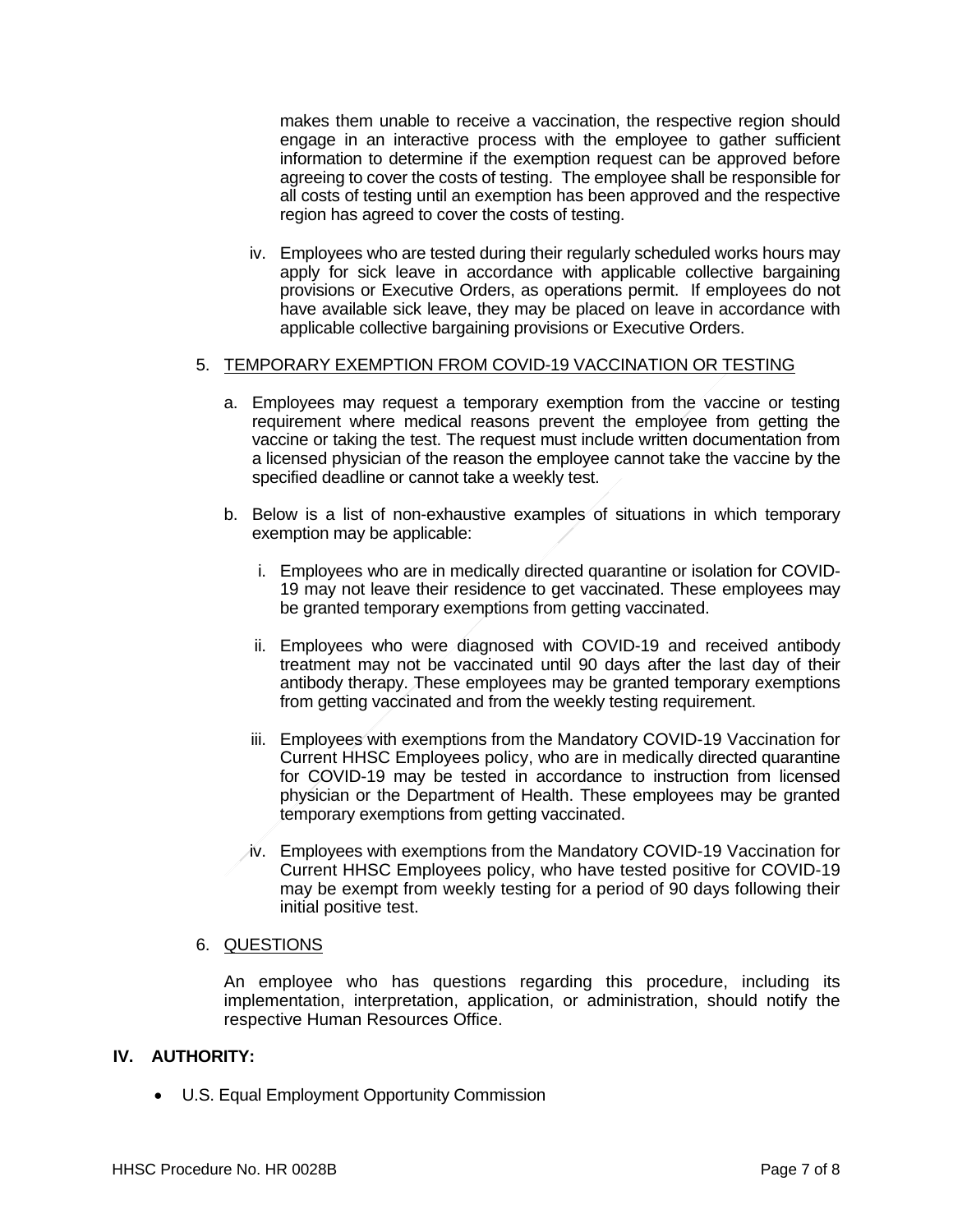- Title VII of the Civil Rights Act of 1964
- American with Disability Act, Title I
- American with Disabilities Amendment Act of 2008
- State and Federal laws and regulatory agencies

## **V. REFERENCES:**

• What You Should Know About COVID-19 and the ADA, the Rehabilitation Act, and Other EEO Laws.

## **VI. ATTACHMENT(S):**

Attachment 1: HHSC COVID-19 Vaccination Attestation Form Attachment 2: HHSC Request for a COVID-19 Vaccination Medical Exemption Form Attachment 3: HHSC Request for Religious Exemption from Mandatory COVID-19 Vaccination & Reasonable Accommodations Request Form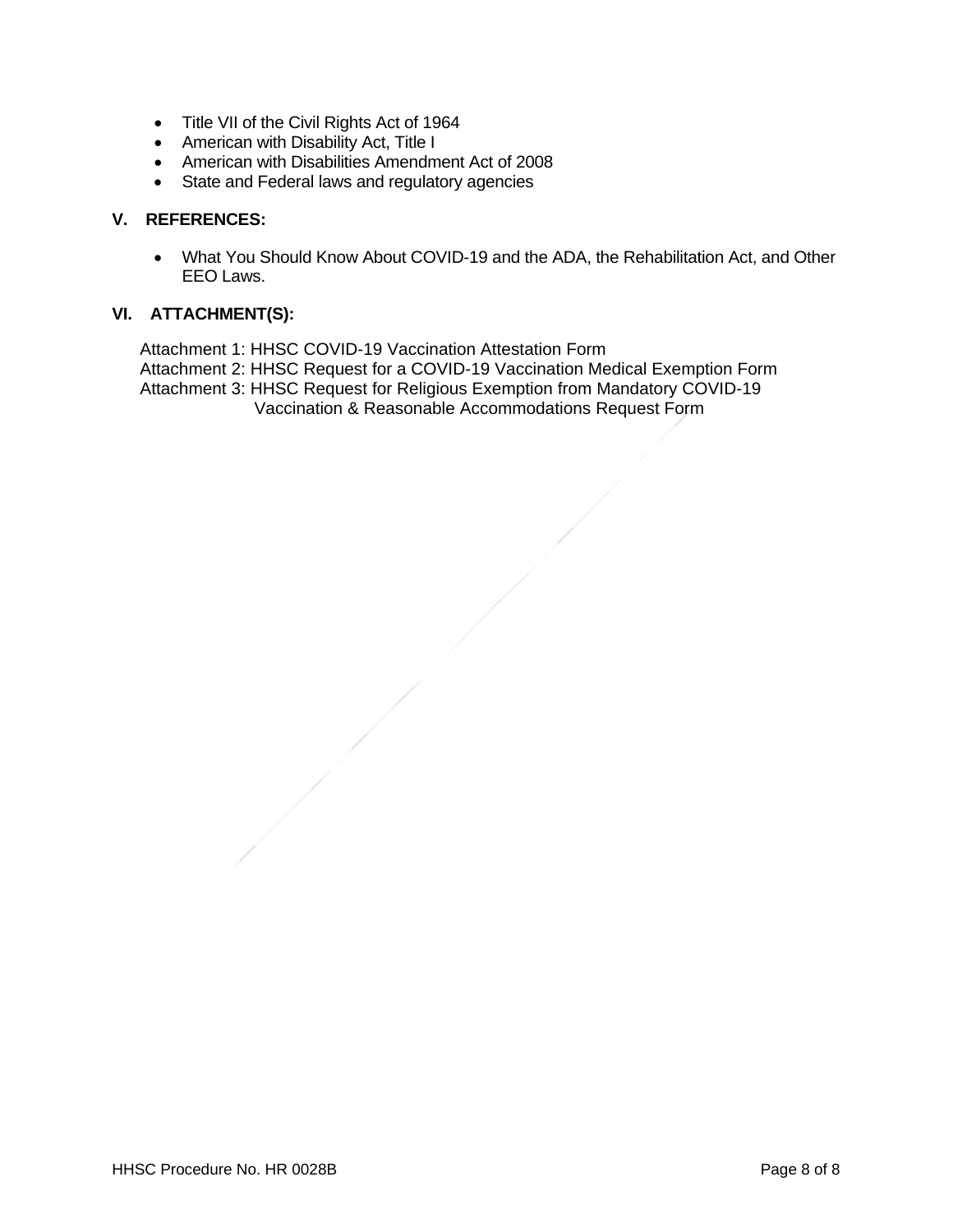Attachment 1

## **HAWAII HEALTH SYSTEMS CORPORATION (HHSC) COVID-19 VACCINATION ATTESTATION FORM**

| <b>LAST NAME:</b>  | <b>FIRST NAME:</b> |
|--------------------|--------------------|
| <b>DEPARTMENT:</b> | <b>POSITION:</b>   |

Pursuant to the Mandatory COVID-19 Vaccination for Current HHSC Employees policy, all HHSC employees must be vaccinated against COVID-19. The only exemptions are for those who have received approval for a religious or medical exemption.

To confirm that you are in compliance with the Mandatory COVID-19 Vaccination for Current HHSC Employees policy, please complete and sign the section of the form that applies to you ("Vaccinated" or "Unvaccinated"). Return the completed form to the regional Employee Health Office or designated department no later than **September 7, 2021**. Failure to return the form by **September 7, 2021**, will result in appropriate action taken against you, which may include separation from employment.

#### **IF YOU ARE FULLY OR PARTIALLY VACCINATED AND WILL BECOME FULLY VACCINATED:**

Complete this section to certify that you have received at least one dose of a COVID-19 Vaccine and will receive the 2<sup>nd</sup> dose of a two-dose vaccine by **September 30, 2021**.

| Place a large "X" in Box A if one of the statements below is true:<br><b>Box A</b><br>I have received both doses of a two-dose vaccine (Pfizer or Moderna), OR<br>I have received one dose of a single dose vaccine (Johnson and Johnson)<br>$\bullet$                                                                                                                                                                                                                                                                                                                                                                                                                                                |  |  |
|-------------------------------------------------------------------------------------------------------------------------------------------------------------------------------------------------------------------------------------------------------------------------------------------------------------------------------------------------------------------------------------------------------------------------------------------------------------------------------------------------------------------------------------------------------------------------------------------------------------------------------------------------------------------------------------------------------|--|--|
| Place a large "X" in Box B if BOTH statements below are true as of September 7, 2021:<br><b>Box B</b><br>I have received one dose of a two-dose vaccine (Pfizer or Moderna), AND<br>I will receive the 2nd dose by September 30, 2021.<br>$\bullet$                                                                                                                                                                                                                                                                                                                                                                                                                                                   |  |  |
| I certify that the information provided is true and correct. In addition, I am including proof of my COVID-19 vaccination record. Additionally, if I<br>have checked Box B, I understand that I am required to get the 2 <sup>nd</sup> dose of the COVID-19 vaccine by September 30, 2021. I understand that<br>if I do not provide proof of my vaccine or I do not get the 2 <sup>nd</sup> dose of a two-dose COVID-19 vaccine by <b>September 30, 2021</b> , appropriate<br>action will be taken against me, including separation from employment. Providing false, inaccurate, or incorrect information will be subject to<br>appropriate action against me, including separation from employment. |  |  |
| Date: ________________                                                                                                                                                                                                                                                                                                                                                                                                                                                                                                                                                                                                                                                                                |  |  |
| IF YOU ARE UNVACCINATED AND/OR WILL NOT BECOME FULLY VACCINATED:                                                                                                                                                                                                                                                                                                                                                                                                                                                                                                                                                                                                                                      |  |  |
| Complete this section if you have not received at least one dose of a COVID-19 Vaccine or have only received one-dose of a two-dose<br>vaccine and will not receive the second dose by September 30, 2021.                                                                                                                                                                                                                                                                                                                                                                                                                                                                                            |  |  |
| Place a large "X" in box C if the following statement is true:<br>I intend to, or will submit, a request for a religious or medical exemption from the COVID-19<br><b>Box C</b><br>Vaccine Mandate.<br>While your request is pending, and if it is approved, you will subject to weekly COVID-19 testing.*<br>If your request is denied, you will be subject to appropriate action, which may include separation from<br>employment.                                                                                                                                                                                                                                                                  |  |  |
| Place a large "X" in box D if BOTH statements below are true:<br>By September 7, 2021, I have not, and will not, receive two doses of the two-dose vaccines<br>$\bullet$<br>(Pfizer or Moderna), one dose of the one-dose (Johnson and Johnson), or one<br><b>Box D</b><br>dose of the two-dose vaccine—and I will not receive the second dose by September 30, 2021*, AND<br>By September 7, 2021, I will not submit a request for religious or medical exemption from<br>$\bullet$<br>the COVID-19 vaccine mandate.<br>If you check Box D, you shall be subject to weekly testing; otherwise, appropriate action will be taken and your employment may<br>end.                                      |  |  |
| I certify that the information provided is true and correct and understand the consequences of my unvaccinated status.                                                                                                                                                                                                                                                                                                                                                                                                                                                                                                                                                                                |  |  |
| Date: ________________                                                                                                                                                                                                                                                                                                                                                                                                                                                                                                                                                                                                                                                                                |  |  |
| $\mathbf{r}$ $\mathbf{r}$ $\mathbf{r}$ $\mathbf{r}$ $\mathbf{r}$ $\mathbf{r}$ $\mathbf{r}$ $\mathbf{r}$ $\mathbf{r}$ $\mathbf{r}$ $\mathbf{r}$ $\mathbf{r}$ $\mathbf{r}$ $\mathbf{r}$ $\mathbf{r}$ $\mathbf{r}$ $\mathbf{r}$ $\mathbf{r}$ $\mathbf{r}$ $\mathbf{r}$ $\mathbf{r}$ $\mathbf{r}$ $\mathbf{r}$ $\mathbf{r}$ $\mathbf{$                                                                                                                                                                                                                                                                                                                                                                    |  |  |

Temporary medical exemptions from completing the COVID-19 vaccine or testing requirement may be granted as indicated in HR 0028B, Section III.5. The reasons may include, but are not limited to, the employee not being able to obtain a COVID-19 vaccine by the deadline because the employee is in quarantine. Written documentation from a licensed physician which confirms the reason for the temporary exemption must be provided.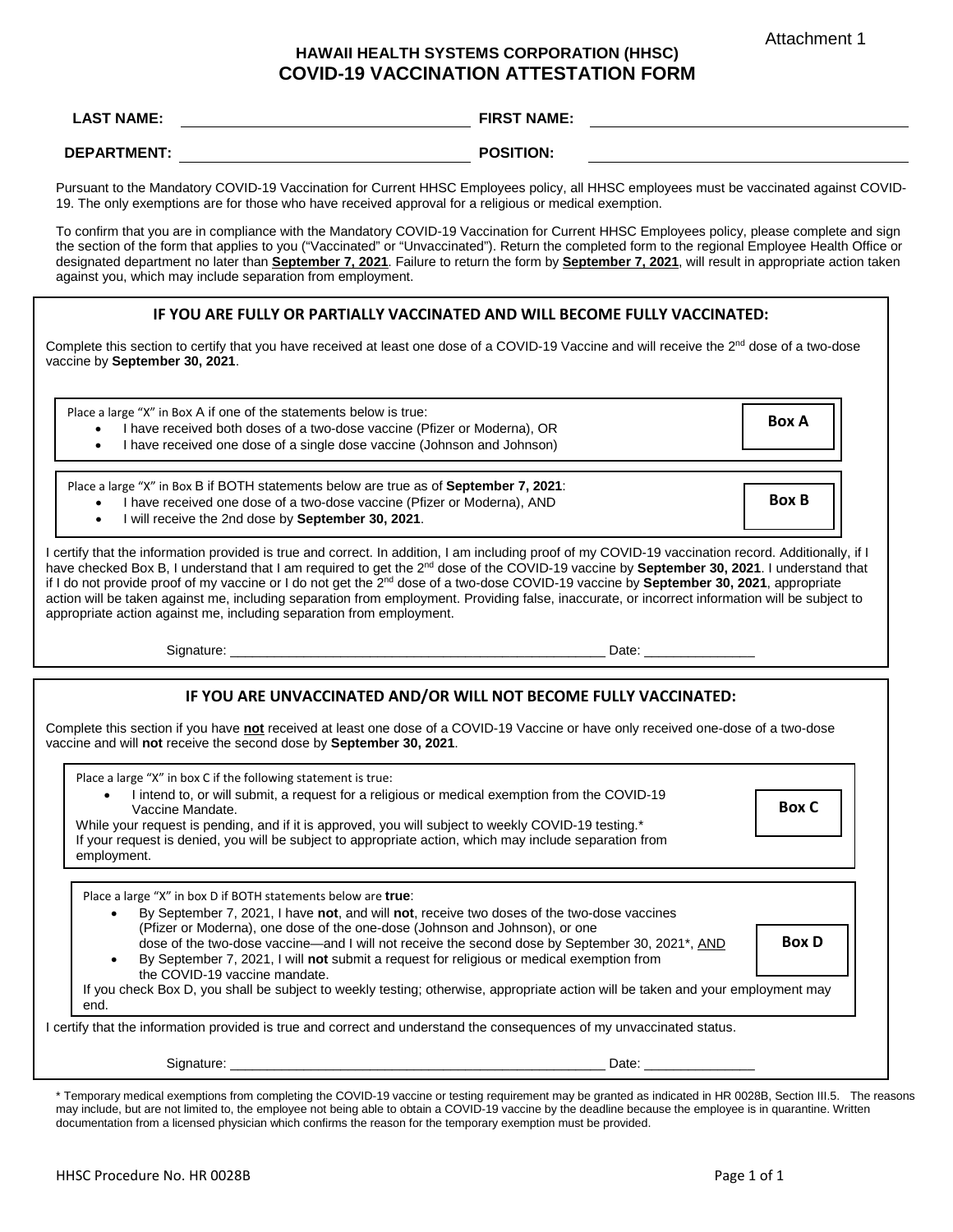### HAWAII HEALTH SYSTEMS CORPORATION (HHSC) **Request for a COVID-19 Vaccination Medical Exemption Form**

### Part A: To Be Completed by Employee

Please initial each statement.

- I request exemption from the COVID-19 vaccination requirements due to my current medical condition. I understand and assume the risks of non-vaccination.
- I understand that my failure to submit acceptable medical documentation from my health care provider will result in my request for exemption being denied.
- I understand that my request for exemption (through this form) must be submitted by September 21, 2021.
- I understand that Hawaii Health Systems Corporation (HHSC) might require updated forms and/or additional information, and I agree to provide such forms and/or additional information if requested.
- I understand that, if granted an exemption, I may be required to undergo periodic COVID testing, wear a face covering when on-duty and/or comply with other safety or preventive measures.

| Employee Signature: | Date. |  |
|---------------------|-------|--|
|                     |       |  |

## Part B: To Be Completed by Employee's Health Care Provider:

HHSC requires COVID-19 vaccinations for all employees, unless an exemption/accommodation is granted. Please complete the form below with regard to your patient's request for a medical exemption/accommodation.<sup>1</sup> If you have any questions, please contact the regional Employee Health/Infection Control Office or designated department.

If the patient should not be vaccinated against COVID-19, please check the applicable box(es) and explain:

 $\Box$  The patient has a history of severe allergic reaction to a component of a COVID-19 vaccine.

<sup>&</sup>lt;sup>1</sup> The Genetic Information Nondiscrimination Act of 2008 (GINA) prohibits employers and other entities covered by GINA Title II from requesting or requiring genetic information of an individual or family member of the individual, except as specifically allowed by this law. To comply with this law, we are asking that you not provide any genetic information when responding to this request for medical information. "Genetic information," as defined by GINA, includes an individual's family medical history, the results of an individual's or family member's genetic tests, the fact that an individual or an individual's family member sought or received genetic services, and genetic information of a fetus carried by an individual or an individual's family member or an embryo lawfully held by an individual or family member receiving assistive reproductive services.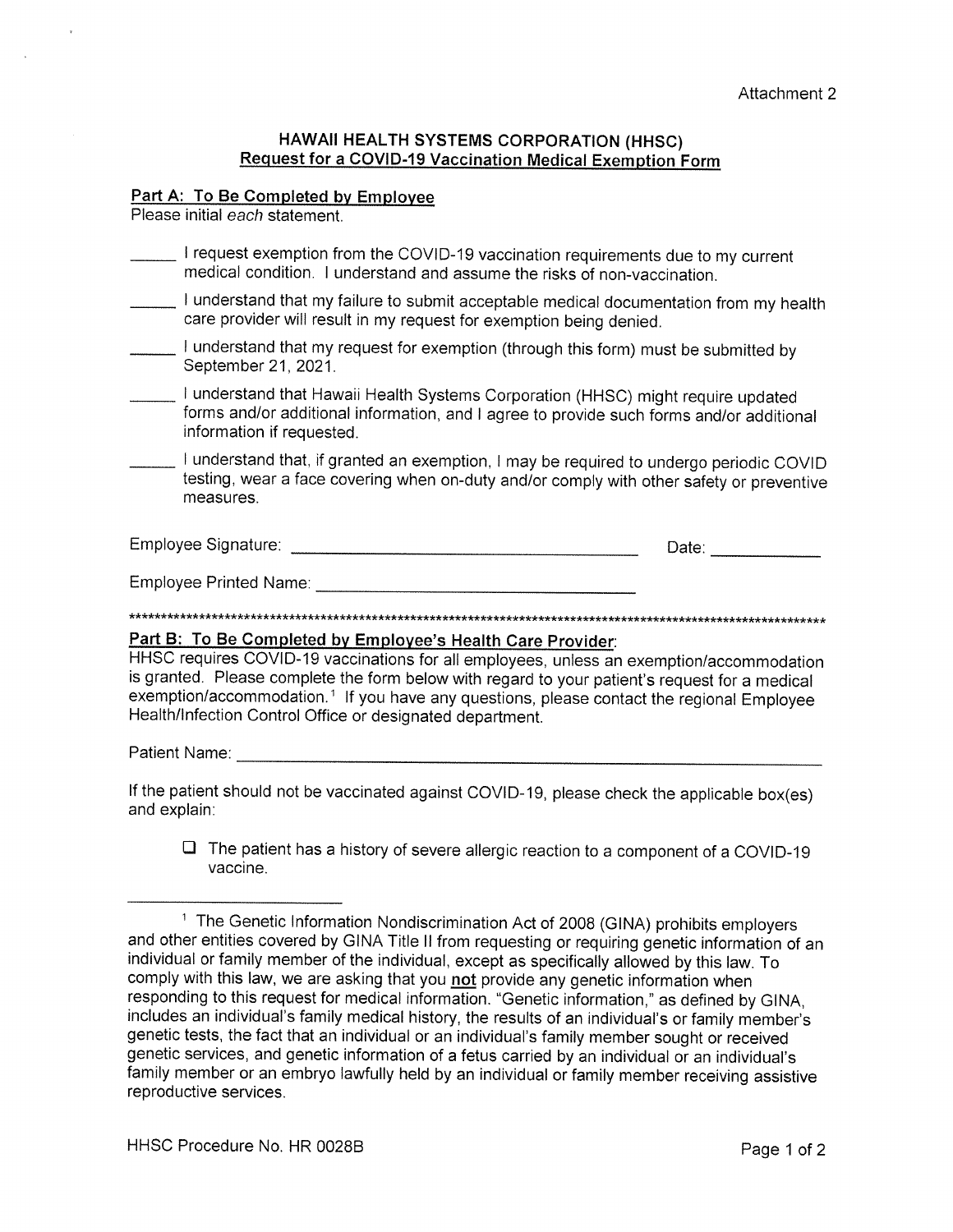| Identify the component(s) to which the patient has had a severe allergic reaction, and |
|----------------------------------------------------------------------------------------|
| which vaccine(s) contains such component(s):                                           |

Explain the patient's history of severe allergic reaction to such component(s).

| $\Box$ | The COVID-19 vaccine is not safe for the patient due to the patient's disability or<br>serious medical condition.            |
|--------|------------------------------------------------------------------------------------------------------------------------------|
|        | Explain the nature and probable duration of the disability or serious medical<br>condition:                                  |
|        |                                                                                                                              |
|        | Explain why such disability or serious medical condition makes it unsafe for the patient<br>to receive the COVID-19 vaccine: |
|        |                                                                                                                              |
|        | Name of Medical Provider and certification (MD, DO, NP, PA):                                                                 |
|        |                                                                                                                              |
|        |                                                                                                                              |
|        |                                                                                                                              |

 $\sim$ 

 $\sim 10^{-1}$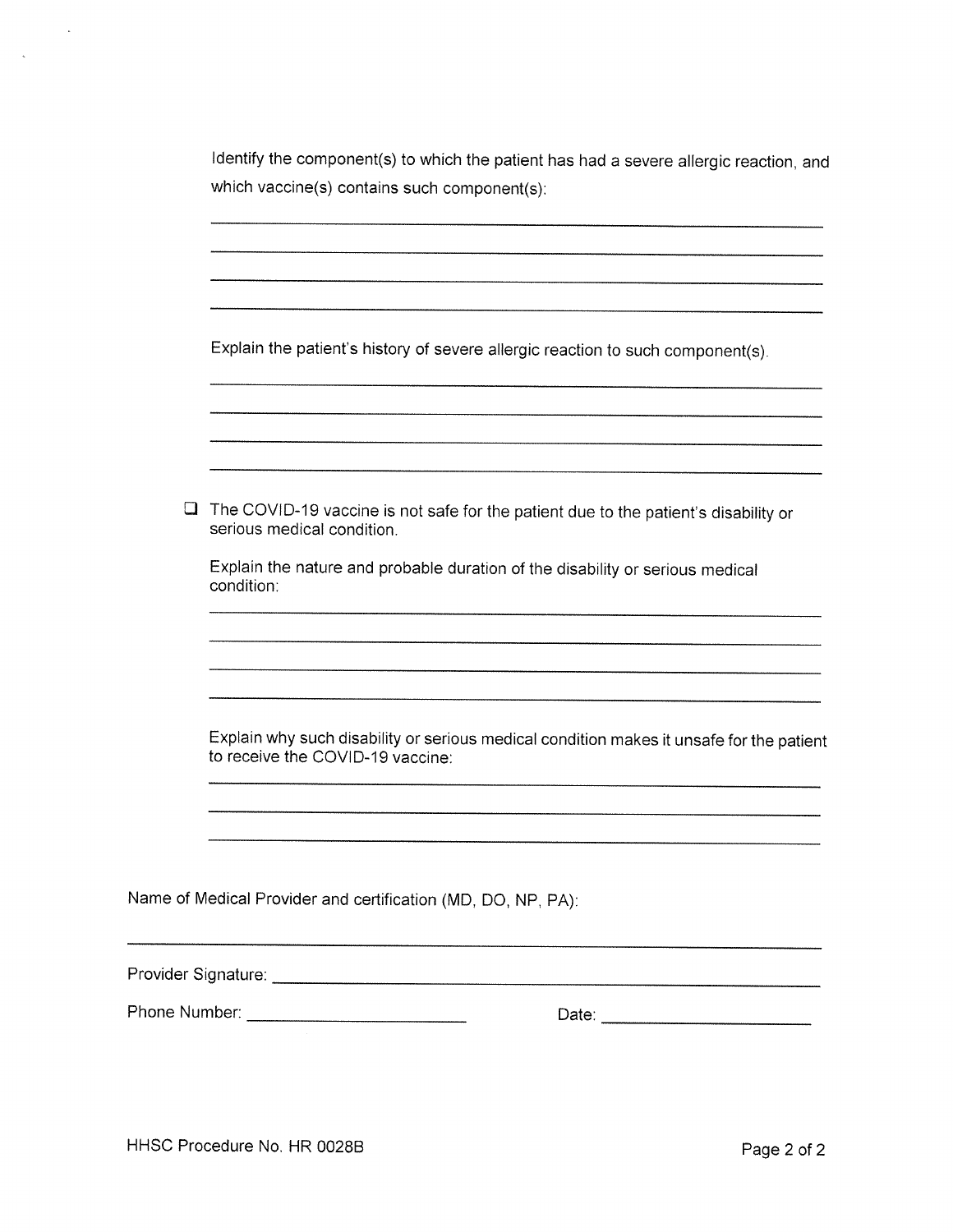### HAWAII HEALTH SYSTEMS CORPORATION (HHSC) Request for Religious Exemption from Mandatory COVID-19 Vaccination & Reasonable **Accommodations Request Form**

Please initial each statement:

- I request exemption from the COVID-19 vaccination requirements due to my sincerely held religious beliefs. I understand and assume the risks of non-vaccination.
- I understand that my failure to submit acceptable certification will result in my request for exemption being denied.
- I understand that my request for exemption (through this form) must be submitted by September 21, 2021.
- I understand that Hawaii Health Systems Corporation (HHSC) might require updated forms and/or additional information, and I agree to provide such forms and/or additional information if requested.
- I understand that, if granted an exemption, I may be required to undergo periodic COVID testing, wear a face covering when on-duty and/or comply with other safety or preventive measures.

Please answer the following questions. Use additional sheets if needed.

 $1<sub>1</sub>$ Do you have a sincerely held religious belief that prevents you from getting the COVID-19 vaccine? If "no," do not answer any further questions. If "yes," answer the questions below.

- $2.$ What is the sincerely held religious belief?
- 3. How have you sincerely held this religious belief, and for what period of time?
- $4.$ Why does this religious belief prevent you from getting the COVID-19 vaccine?

I certify that all of the above is true and accurate and that I hold a sincere religious belief that is contrary to the practice of vaccination.

Signature:

| Printed Name: |  |
|---------------|--|
|               |  |

HHSC Procedure No. HR 0028B